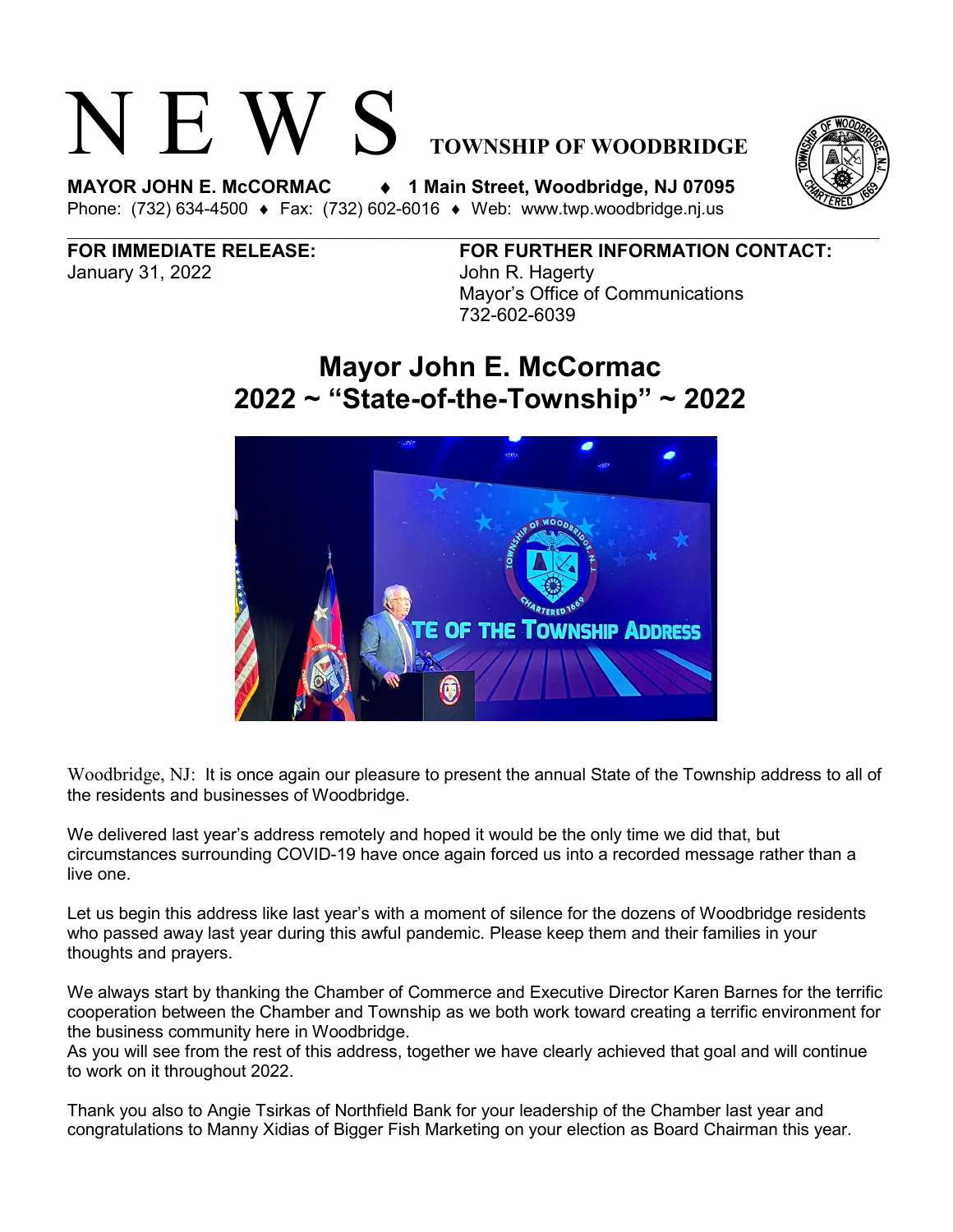A person who was a large part of the Chamber's success and an even larger part of the Township's success is no longer with us though and our collective jobs have gotten demonstrably harder with the passing of First Ward Councilwoman Nancy Drumm earlier this month.

### Page 2

Nancy loved the Chamber, but I am happy to say that nothing made her happier than her family followed by her time as a Councilwoman in Woodbridge. She was a wonderful daughter, wife, mother and grandmother and when she talked about her family, especially her granddaughter Sophie and grandson Hughie, her eyes lit up.

She was just re-elected to her third term in November, winning a general and a primary election without even campaigning because of her illness. She did not even have to show up because everybody in the First Ward knew her and loved her.

Nancy was a fixture at Chamber events and she never missed a ribbon cutting or groundbreaking ceremony in all of Woodbridge - which is why her loss will be felt by thousands of people outside of the First Ward. As soon as she met a new business owner she told them about the Chamber and why they should join and she gave them an application right away. There is no truth to the rumor that she carried the large ribbon-cutting scissors just in case they didn't join.

Nancy's passion was helping people and she did that with an everlasting smile on her face. She was a nonstop emailing and texting machine when her constituents had an issue and she promoted events for every community, church and youth group in the First Ward. She was the glue of the Township Council and a friend to all of us.

We saw on God's Facebook page that Nancy has already started a Chamber of Angels in heaven and naturally she is the Membership Director. She is standing right now next to St. Peter at the Pearly Gates handing out her business cards and telling people to email or text her if they have any problems.

Would that scenario really surprise any of you???

We will all miss Nancy and we ask you to stay in your seats at the conclusion of this address to view a memorial tribute to her. Sorry, but between COVID-19 and Nancy's passing, it just did not seem right to be filming a comedy skit this year.

We were proud last year to be a part of the ceremony that renamed the Port Reading Saints football field in honor of former Mayor Joe DeMarino and the ceremony that named the Menlo Park Terrace fire substation in honor of former Mayor Phil Cerria. It was a pleasure to recognize them for their public service. At the appropriate time we will name a building in Woodbridge in Nancy's honor in recognition of her community service.

The eight weeks of December of 2020 and January of 2021 were the worst in Woodbridge for new cases of Coronavirus until the last eight weeks, which have seen higher numbers of new cases though they were far less severe.

We once again have experienced cancellations, postponements and alterations of our routines and our events and we are still Zooming and conference calling where we used to be in person. Schools went remote again though for only a week.

During 2021, we had the opportunity to see our Woodbridge Health Department at its finest. While all other towns in Middlesex County joined with the County Health Department, Woodbridge stayed separate, which gave us more control and freedom to do what is best for our residents and the pandemic certainly justified that decision.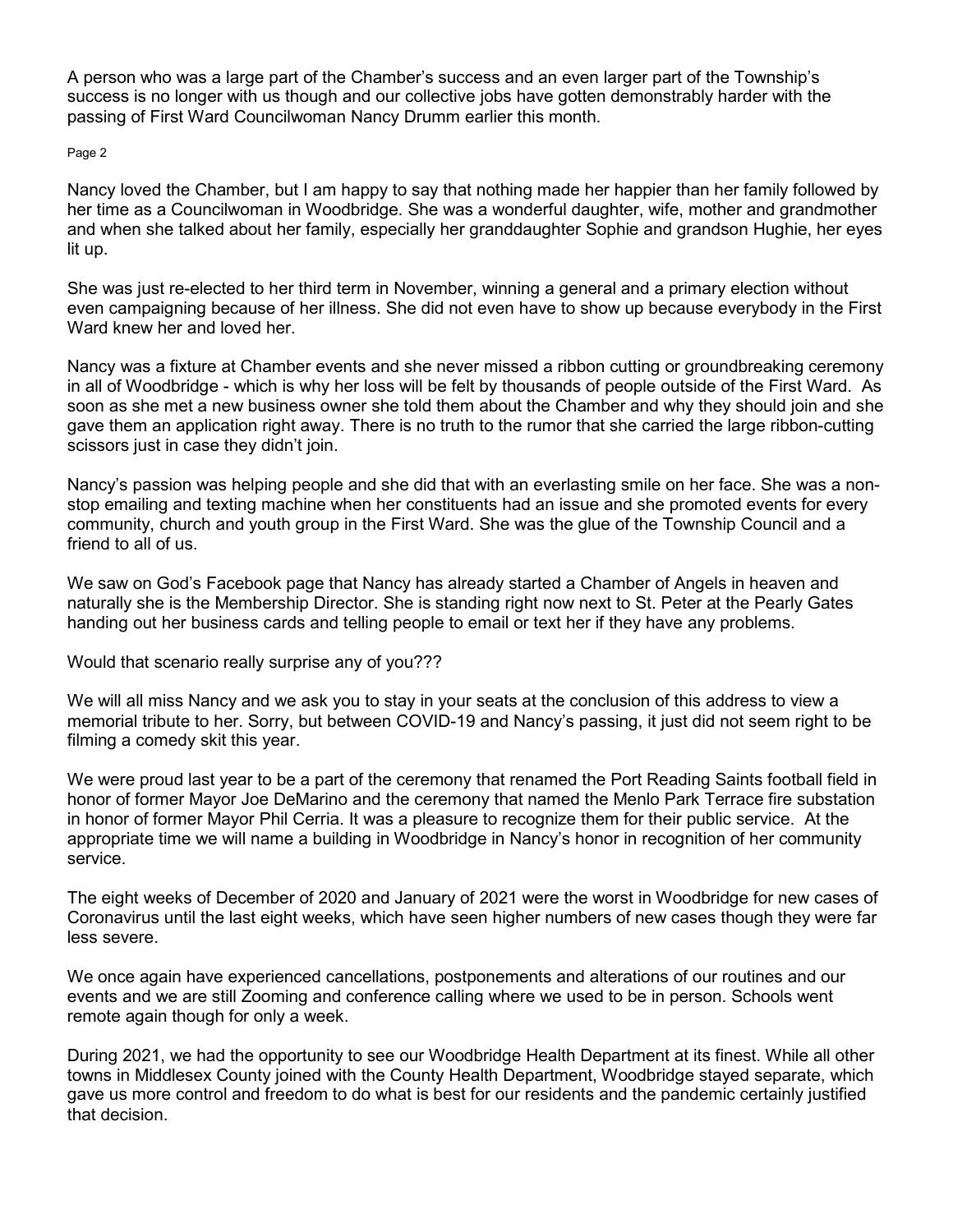Once vaccinations became available, our Health Department rose to the occasion. To date we have administered more than 6,000 doses of Pfizer, Moderna and Johnson & Johnson vaccines in first shots, second shots and boosters.

Page 3

Having our own Health Center enabled us to serve all residents five years of age and up in over 120 different clinics. Our Township nurses, combined with a contingent of school nurses, worked thousands of hours administering shots to what in many cases were reluctant and skeptical patients.

The process was very well organized and people moved in and out and from station to station effortlessly. Every single clinic was followed by calls and emails to us from people who got their shots and wanted to thank us for making it so easy. Doctors, administrative staff, Police Officers and Emergency Management employees joined the nurses to make the experience seamless and friendly.

Perhaps their greatest challenge and effort came in dealing with the five to 11 year-olds who came in for shots and were greeted by our entire staff dressed as Super Heroes, which of course they are in more ways than one. The children were given popcorn and cotton candy and friendly smiles and both kids and parents loved it but not the doctors who now face regular questions when kids come to their offices like "Hey, where's your costume?" and "Where's my popcorn?"

Our thanks go out also to all other Township residents in the health care field who have spent nearly the last two years putting themselves at risk to help others.

Our Police Department finished 2021 with their eighth successful report from the Committee for the Accreditation of Law Enforcement Agencies. Every three years professionals in the law enforcement field from all over America converge on Woodbridge for an exhaustive month long analysis of every policy, practice and procedure that our Department follows.

Last year we received the usual glowing report from these officials who say Woodbridge is among the best Police Departments they have ever seen across the country. We are thrilled to be among the first Departments in the State to hire a Police Officer under the Alternate Route program that the State of New Jersey made available to towns to help achieve diversity in the ranks of our officers.

Our force is well represented by White officers and our percentage of Hispanic officers matches our population but we are woefully under-represented by Blacks and Asians. We are committed to improving in this area and as we strive to increase our number of Police Officers we will try to assure that the racial makeup of the new recruits matches the diversity of our town.

We also became one of the first Police Departments in the State of New Jersey to adopt the Safe Place program for our public buildings and our local businesses. When they see a Safe Place sign our young residents in the LGBTQ+ community know they can stop in and be welcomed and helped by people who care. We also now have all Police Officers equipped with body cameras in accordance with State of New Jersey guidelines.

Our Police Officers, like their first responder counterparts in our independent Fire Departments and First Aid Squads, still face serious risks because of COVID-19 every day. We should never forget the job they do and they should all know how much we appreciate their effort and their performance.

Our Emergency Management team continues to shine with unfortunately no shortage of activity in our great Township. When Tropical Storm Ida hit, they worked alongside our first responders to save people from their homes and put them up in our Community Center for food and shelter which was run by our Community Emergency Response Team. CERT, by the way, logged almost 1,200 volunteer hours last year.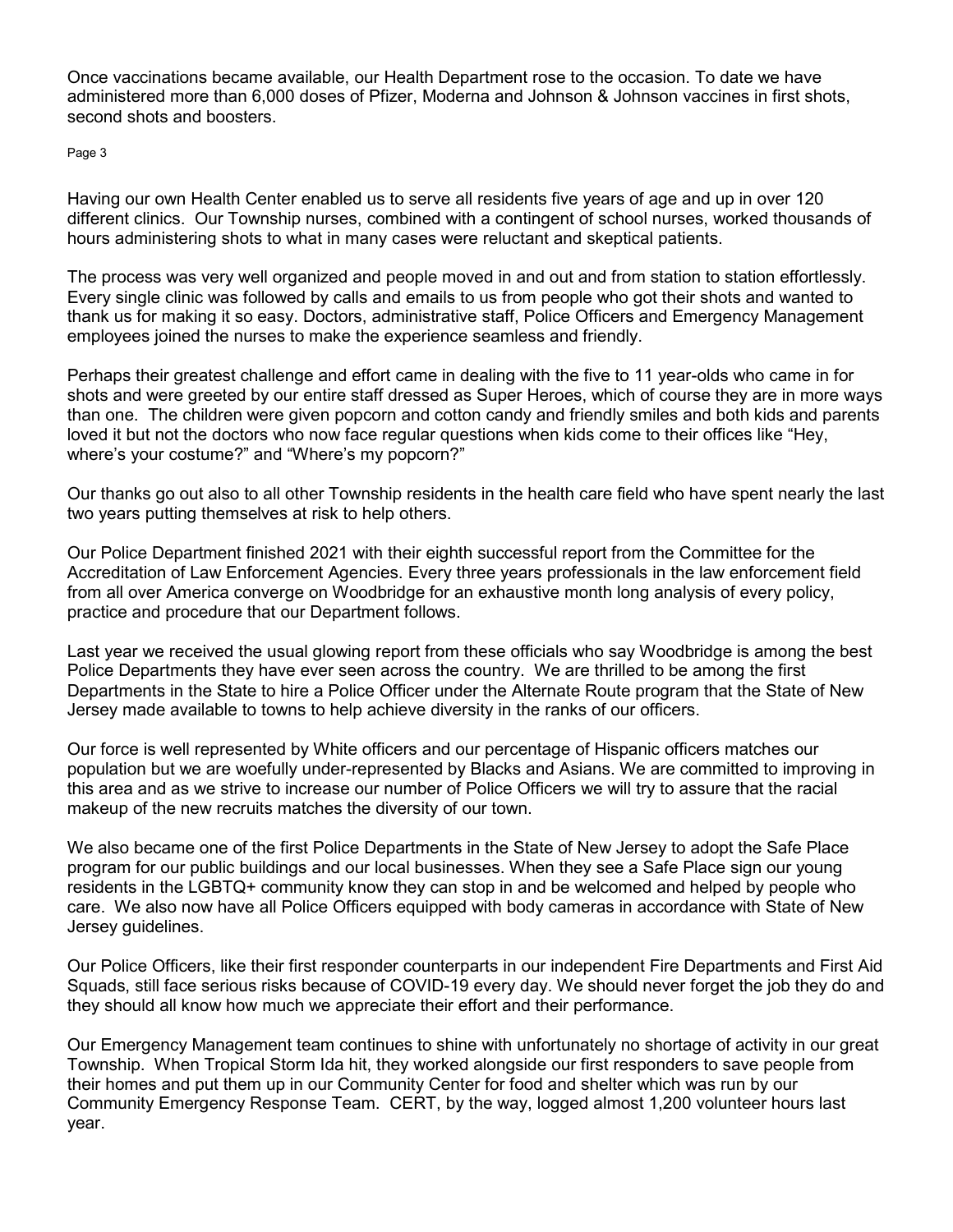When a fire ravaged an apartment building a few months ago, Police Officers and Firefighters and a local Good Samaritan got everybody out of harm's way in a remarkable rescue effort.

When a six-week-old infant stopped breathing, our Police Officers gave CPR and saved a life. Page 4

When a pit bull was at large after attacking a young man with special needs, our Police Officers responded and kept others safe.

When someone was clinging to a fence in high waters during IDA, a Police Officer and EMTs from Colonia First Aid Squad swam through the raging waters to rescue the person likely minutes before he would have been swept away.

We are never prouder as public officials than when we honor our everyday heroes with Proclamations before Council meetings in front of their family and friends and often with the people they helped and saved sitting in the front row and smiling.

Our Department of Public Works crews consistently continue the culture of terrific public service in Woodbridge with the performance of their everyday duties plus their excellence when called upon in emergencies and we consistently provide them the vehicles and equipment they need to do their job.

Our regular trash collection is outstanding and residents receive one free special pickup annually and we started cleaning the blue and green containers.

Our convenience center makes it very easy to drop off specialty items for disposal like tires, wood, stumps, paint and metal and our Reuse Center makes one person's trash into another person's treasure and saves recycling costs. We have received over \$400,000 in grants for these efforts and now have expanded our recycling efforts to include Styrofoam, cooking oil and certain plastic bags.

Our road-resurfacing program continues to get millions of dollars per year for brand new streets and our crews are on top of everyday pothole repair and road maintenance. When it snows… and we really wish it wouldn't… our snow plowing efforts are the envy of every town around us. There's nothing like driving along our borders and seeing blacktop in Woodbridge and sheets of ice in neighboring towns.

Our Parks Division employees keep all facilities in top shape and our Sewer crews keep you know what flowing and our Buildings and Grounds employees keep our Township facilities and school buildings clean and safe.

Our Engineering Division has developed an aggressive plan to improve our storm water management system with a multi-million dollar effort to replace and expand pipes and lines throughout Woodbridge to improve water flow.

Our crews clean problem areas prior to major weather events and we are systematically strengthening our stream banks to keep water flowing. We are working with our neighbors in Clark and Rahway on our shared borders where streams run through both towns and we are encouraging the DEP and FEMA to offer buyouts in repetitive flooding areas that were hit hard by Ida though we hope all homeowners find a way to stay in Woodbridge. We also achieved a favorable rating from the Community Rating System that will save our residents in flood zones hundreds of dollars on their flood insurance policies.

All of our Public Works information, including the dates for sanitation and recycling pickups and our free garage and yard sales, are in an outstanding Recycling Calendar that was mailed to all homes in Woodbridge a few weeks ago. It is a terrific resource for our residents.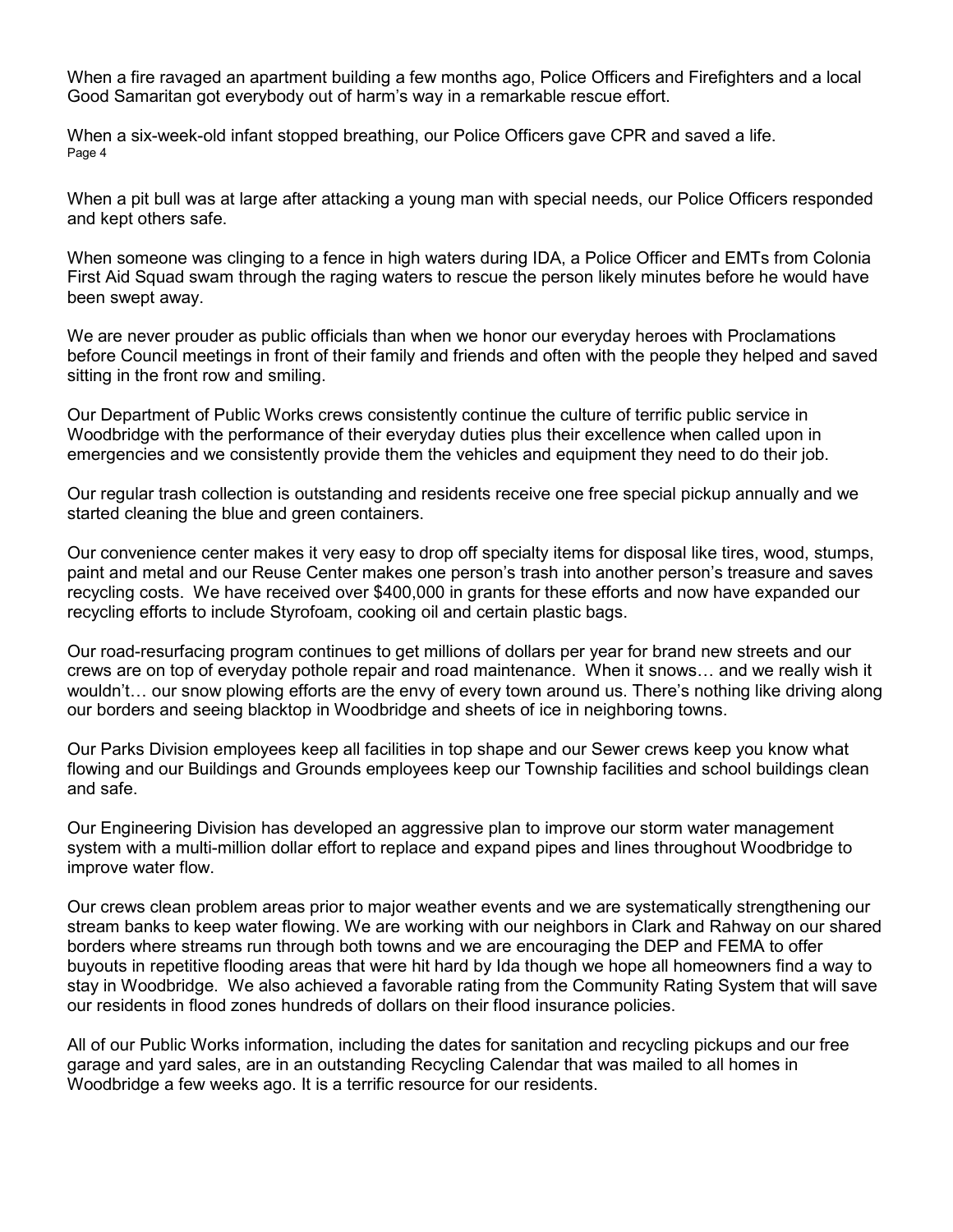Our new Department of Senior Services, in service for just about a year, saw two new Senior Centers open in 2021 – Maple Tree Center in Avenel and Oak Tree Center in Iselin. Our seniors now have six different options for exercise, recreation, entertainment and luncheons and our staff has been terrific.

### Page 5

The Department also oversees the Division on Aging that takes care of populations unknown except to them – our frail, elderly, and homebound senior population. These seniors don't see any Township employee except their Social Worker but that does not stop them from telling us how happy they are through calls and emails.

Senior Services also includes Senior Transportation of Woodbridge – STOW - which brings seniors to our Centers and to medical appointments and shopping which opens them up to opportunities that they otherwise would not experience.

Today, we are releasing our brand new Senior Services booklet which is a 64-page magazine that highlights every single program and service available to seniors from Township, County, State and Federal agencies with contact information so seniors know where to turn to get help.

It highlights all of our Senior Centers and the special activities in each along with our other resources like recreation facilities and libraries. It provides references and contact information for Medicaid, Medicare, Social Security, prescription programs and caregiver referrals.

It also contains valuable information about consumer protection, nutritional advice, energy assistance, veterans programs and services and regular Township offerings like the Farmer's Market, Tooling Around the Township and our annual Senior Summit.

Copies are being mailed to seniors all over Woodbridge Township and it is available on all of our social media outlets. Additional copies can be obtained through the Division on Aging by calling 732-726-6262.

The Township Recreation Department keeps getting busier and busier as we keep expanding their responsibilities with new facilities and new programs.

We opened up two new Youth Centers like the one inside the Evergreen Senior Center for our middle school students to visit after school to study, play games, watch TV and interact with their friends in a relaxing environment. First, it was the Highland Grove Youth Center just down the street from Fords Middle School which has been very well attended. Then in October we opened the Acacia Youth Center in the former Hungarian Club building on Port Reading Avenue which we obtained at no cost when the Hungarian Club of Woodbridge ceased operations and vacated the building.

The lack of busses and bus drivers has delayed our plans somewhat to bring students from Woodbridge, Avenel and Iselin Middle Schools but we are slowly introducing these kids to an amazing facility and our Teen Nights have been incredibly successful.

Three new outdoor basketball courts are in use every day and night and a regulation soccer field in the back of the property will soon offer our students and adults more recreational opportunities.

The American Irish Association of Woodbridge, a recent recipient of the Key-To-The-Township based on their long history of community service in our town, will make the back room of the Center their long sought after home. Their access to the facility will help them continue to raise funds to help veterans and other groups in our Township.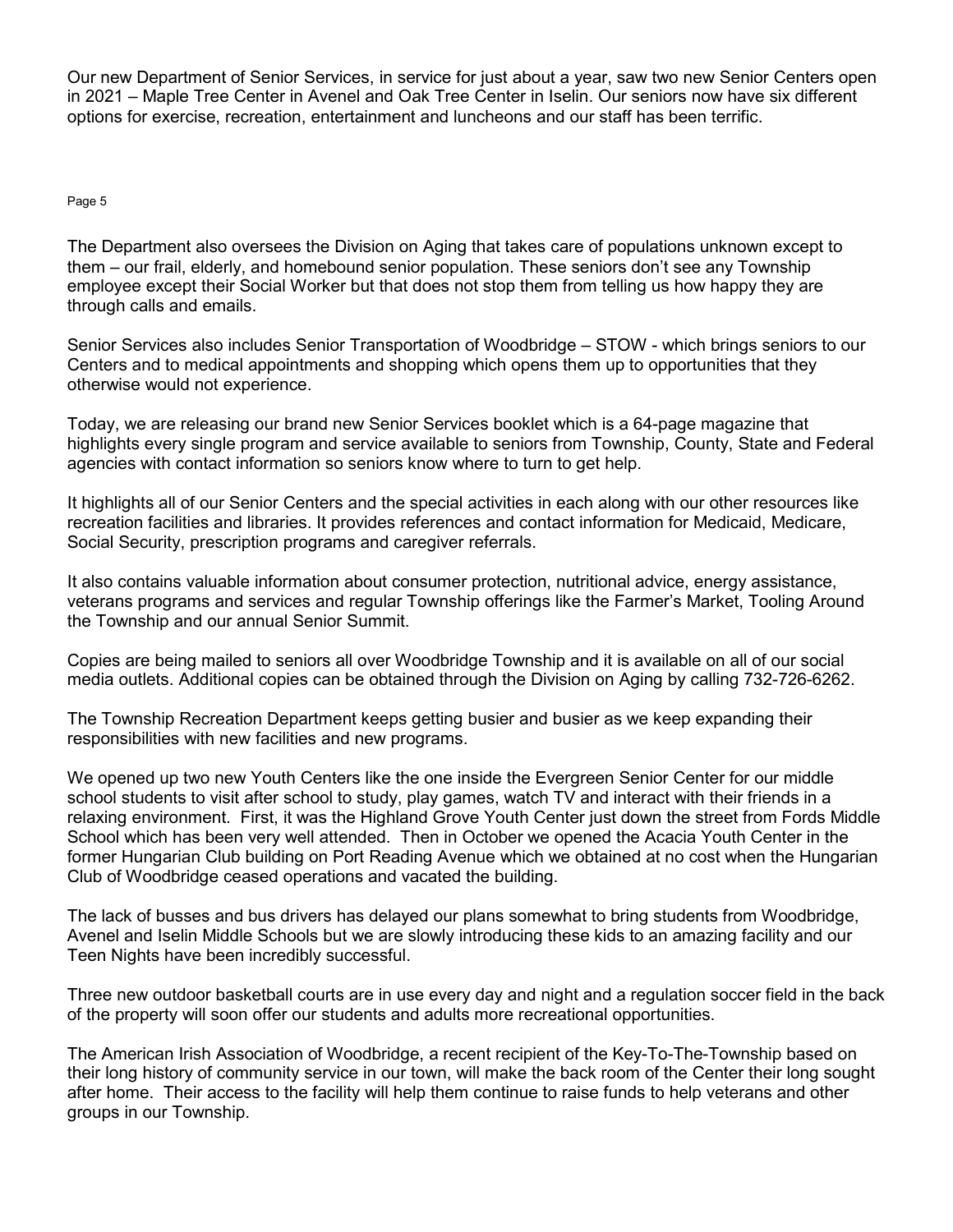We also recently purchased the Springwood Swim Club in Colonia to offer another amenity to our residents and give us our fourth pool joining the two indoor pools at the Club at Woodbridge and Woodbridge Community Center and our outdoor pool at the Highland Grove Swim Club in Fords. If you know anyone 15 and over we are always looking for lifeguards and it is a fantastic opportunity to work summers throughout the rest of high school and all years of college. We plan on major renovations to the grounds to include a spray park and miniature golf course and a new pavilion and more on-side parking and we expect it to open on time before Memorial Day. Page 6

Our Woodbridge Community Center will see some improvements this summer with new outdoor opportunities and The Club at Woodbridge is in the midst of a total makeover.

The Club recently opened the Hockey Den with a room of simulated ice for training and they recently hired the Golf Pro from Colonia Country Club to give lessons. We are upgrading heating and air conditioning and have purchased new weight and cardio equipment and soon we expect to reopen the former Clubhouse Café.

The best project of all though was the opening of the new ice rink which is already selling out. With our rink at the Community Center we can now attract large tournaments which people will drive to from hours away and stay in our hotels and shop in our stores and dine in our restaurants. And, by the way, we have excellent advertising opportunities for Woodbridge businesses to attract these visitors.

On the subject of fitness, we opened three new bicycle stations which were so popular that we ordered seven more to put all around the town. Adult outdoor exercise stations were also put in many of our Township parks.

Our Recreation Department has seen an expansion of duties as a result of our increased focus on recreational youth sports to be run by the Township while local leagues maintain their own travel and all-star teams.

The response from parents has been tremendous and now everyday kids like little Johnnie McCormac when I was their age who are not gifted athletically and who just want to play for fun with their friends have more practices and games and better facilities plus free training programs that were not available just a year ago.

Our Recreation Department is also handling the expansion of our Township marina after our successful purchases of the Pirate's Cove and Captain Hook marinas in late 2020. The Township now has 77 boat slips with plans for a waterfront restaurant, a tiki bar, ice cream shop and fish market to go with an expanded dog park with a walking track surrounding a boat storage area. We will also have a bridge to connect our land across Smith's Creek with Williams Park that is owned by the County. Significant engineering work is being done now on additional dredging of Smith's Creek as well as the reconstruction of bulkheads and pilings on the Pirate's Cove site that fell into tremendous disrepair over the last 20 years. We have \$6 million in State and County funding for the project with the promise of several million dollars more to come.

Recreation also oversees our effort regarding the arts in Woodbridge Township and we proudly opened the new Gallery on Main three months ago. Our Barron Arts Center continues to be a gem with its exhibits and concerts and we recently expanded parking on the site to keep cars off residential streets.

A Recreation highlight of the last two years has been the Holiday Light Parade after the Holiday Stroll down Main Street. Dozens of first responder and other vehicles were lit up for a two hour trip through the main streets of Woodbridge with thousands of people standing outside freezing in the cold for a chance to see this fantastic display.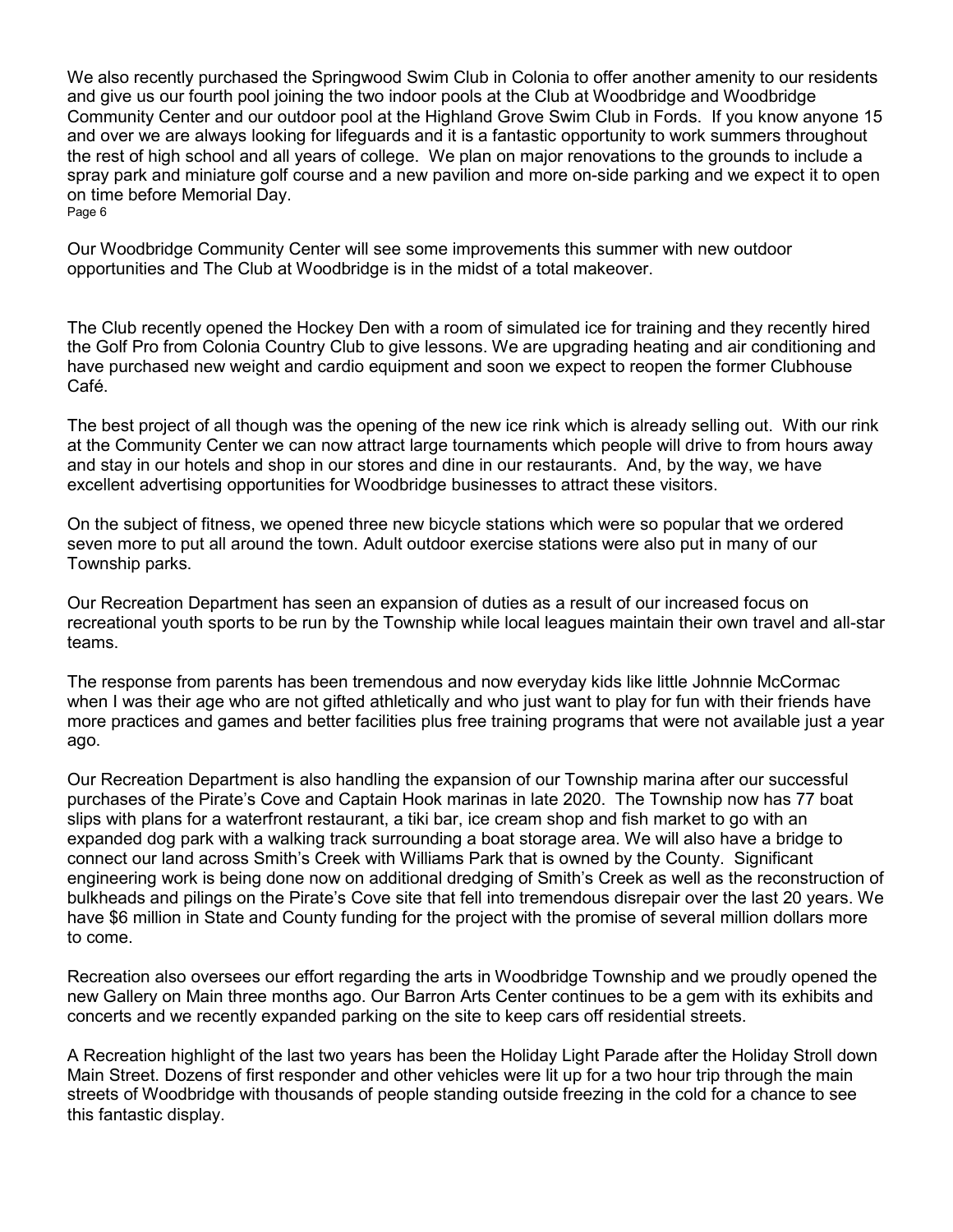Of all of the Recreation Department's responsibilities, though, their favorite is probably Mayor Mac's Café inside the Cypress Recreation Center where special needs adults in the school district RISE program run their own restaurant. The young adults from ages 18-21 cook, clean, greet and serve patrons from 11-2 on school days and they absolutely love it. Stop by for lunch or brunch whenever you can.

Page 7

In 2021, we were once again the most sustainable municipality in the State of New Jersey. We are the first and so far only town to achieve two brand new Gold Star Awards in Energy and Water and we are working on one for Health. To keep our title we keep moving forward and we are now working on two new electric car charging stations in our downtown and we hope they are successful and lead to more.

Our Township Library system excelled last year with new on-line services and links that helped people stay connected with tremendous resources all through the pandemic. While physical visits to our libraries were limited, our staff used internet capabilities and new applications to bring books, magazines, movies and more to laptops, tablets and phones to educate and entertain people of all ages.

We continued our Peer Recovery Coach program that is now utilized by every town in Middlesex County. Woodbridge bucked the National, State and County trends with less opioid deaths in 2021 than just two years earlier and our shared service efforts continue to lead the State of New Jersey as municipalities all around us consistently ask for our employees to advise theirs and ask for our town to run operations for their towns.

We initiated a rare interlocal agreement where we are the recipient of services with the Perth Amboy YMCA which has made their homeless shelter and its tremendous access to programs and services available to us to help this population in our town.

Our Planning Department continues to see an explosion of new building permits especially as residents used their time home during the pandemic to get work done around their houses. Businesses continue to want to expand in Woodbridge and new businesses are contacting us every day asking about opportunities here.

Time after time residents and businesses tell us how easy it is to navigate our system in Woodbridge from initial applications to permits to inspections to Certificates of Occupancy. Our staff is friendly and professional and they go out of their way to expedite the process which ultimately saves money for applicants and offers a much smoother process with much needed certainty.

The Planning Department has a special crew that identifies existing homes that have become abandoned due to the decline in the state and national economy. At our peak, we had 330 homes on a list that we aggressively investigated by contacting lenders and by citing homeowners for allowing these homes to fall into disrepair. That list is now down to only 87 homes. All residents benefit when homes on their streets are brought up to Code by removing unattractive eyesores.

We speak frequently about the need to be diligent with our annual budgets to keep property taxes as low as possible, but we always keep our eyes on the main prize which is property values within Woodbridge Township.

Small annual tax increases pale in comparison to an increase of thousands-of-dollars in the value of your home because your street has nice, well-kept properties. Or because your local park looks great with new playground equipment or because that dilapidated commercial building nearby was razed for a nice new project.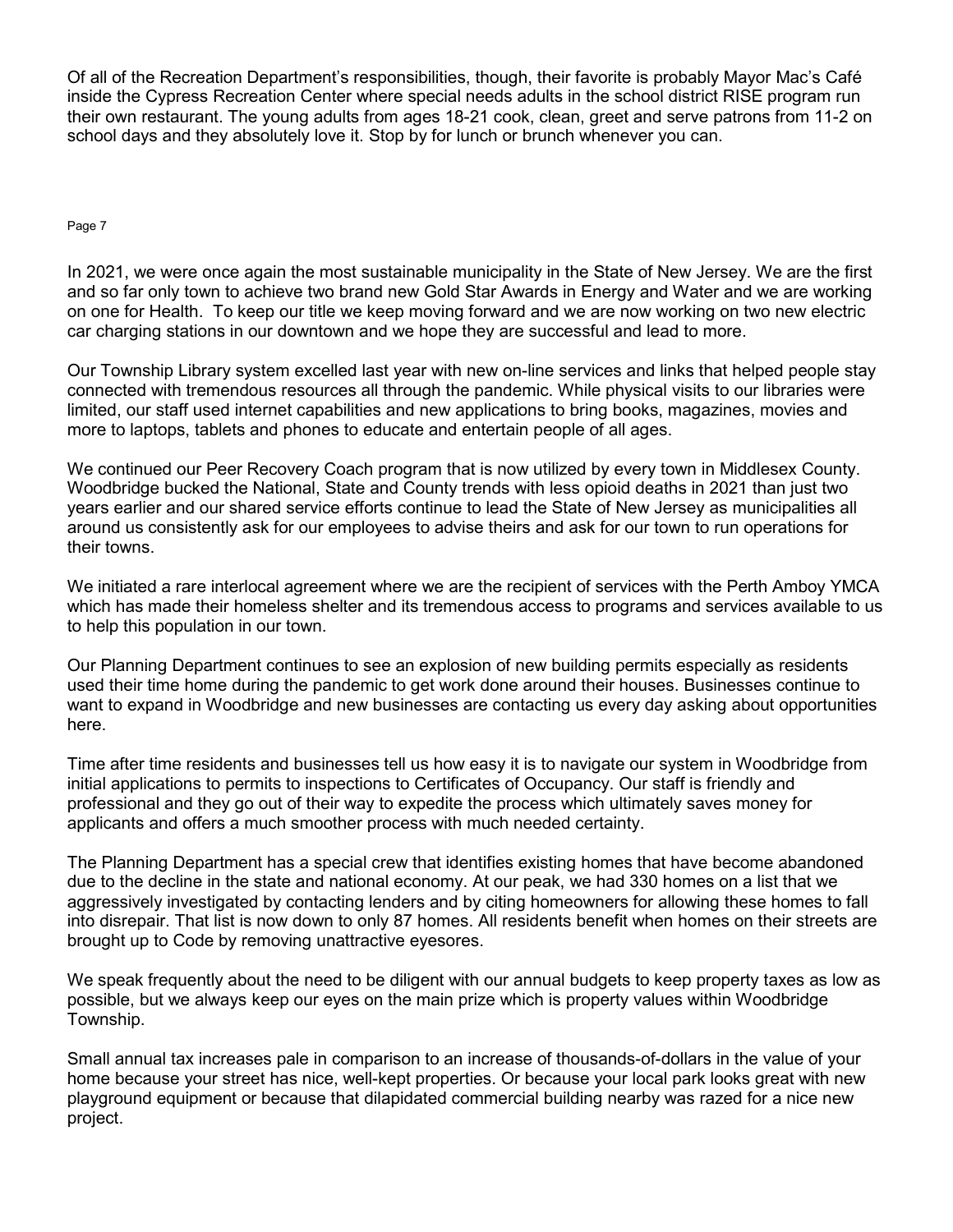But the real reason why your property values will keep increasing and remain strong is because of our Township schools which are now seeing the final touches from a \$57 million referendum in 2018 and the beginning phases of an \$88 million referendum from March of 2020 - both of which passed overwhelmingly.

Combined with prior ordinances for our athletic fields, tracks, gyms and courts, the school district and the Township have literally invested well over \$150 million into our school infrastructure over a 10-year period

Page 8

When all of this work is done, we will have a brand new Ross Street School #11 in Woodbridge and a brand new Avenel School #4/5 and practically brand new schools in Oak Tree Road School #29 in Iselin and Woodbridge Middle School. We will have significantly expanded Schools at Lafayette Estates #25 in Fords and Matthew Jago School #28 in Sewaren. Separate buildings at Lynn Crest School #22 in Colonia and Kennedy Park School #24 in Iselin are now combined to make it easier and safer for students to travel between classes without exiting their buildings into the often nasty elements.

All schools will have enhanced security, improved technology and various projects for air conditioning, electricity, classroom capacity and enhanced athletic facilities both inside and outside of the buildings.

The Township covers the cost of all of this construction and improvements because of our successful economic development efforts which have produced two power plants, dozens of warehouses and several transit village housing projects which pay Payments in Lieu of Taxes to our budget. The Board finances the work and we cover the annual debt service by allocating just 25% of the funding we receive from these PILOTs so that everyday taxpayers do not have to foot the bill for this work.

Many people do not understand how PILOTs work and we consistently explain them at meetings and at events and we even have a detailed description of them on our web site. Many deliberately cast dispersions on the concept in an in an attempt to provide misinformation and false facts to the general public. Every new business and residential home in Woodbridge pays property taxes – period. Nobody is exempt other than non-profit entities. However, some projects cannot be financially feasible to the redevelopers so we offer tax discounts to those entities to help them cover extraordinary costs such as environmental cleanup. Simply put, without a tax break, our brownfield sites would never be cleaned up and we would not attract new jobs for our residents without the financial incentive of PILOTs.

To continue to set the record straight, the housing complex at the former Stern Senior Towers site paid no taxes in the past but now will pay \$23 million over 30 years. The land at Hess on Main Street with only solar panels paid minimal taxes and now will generate \$48 million over the same period. The strip mall across from Town Hall with several vacant storefronts paid less than two hundred thousand a year and now will pay \$35 million over 30 years and the Avenue and Green project where Quick Chek and Riffy's were will pay just short of that. The 1.2 million square foot warehouse at the former site of the Woodbridge Developmental Center will pay over \$2 million per year in our largest PILOT to date. When added to the \$44 million in profit the Township made selling land for \$51 million that we paid \$7 million for, this project alone will fund the entire 2020 school referendum which was highlighted by this brand new school 4/5 in Avenel.

Unlike regular taxation, there is no limit to the amount of PILOT revenue a town can anticipate. At a time when court fines and hotel taxes and fees from other sources are still depressed because of COVID, our PILOTs provide a constant and steadily increasing source of revenue which helps us maintain a surplus balance of over \$20 million every year and which help us keep the burden on our homeowners as low as possible. A project that pays regular taxation adds to our tax base but does not provide for additional funding for the town, school district, County or fire district to spend because appropriation increases are limited by State law. Anybody who says that PILOTs hurt the schools or fire districts in any way are simply not being truthful. Despite claims to the contrary, transit villages produce minimum numbers of school children as our Station Village project in Avenel proved with only one new student per classroom throughout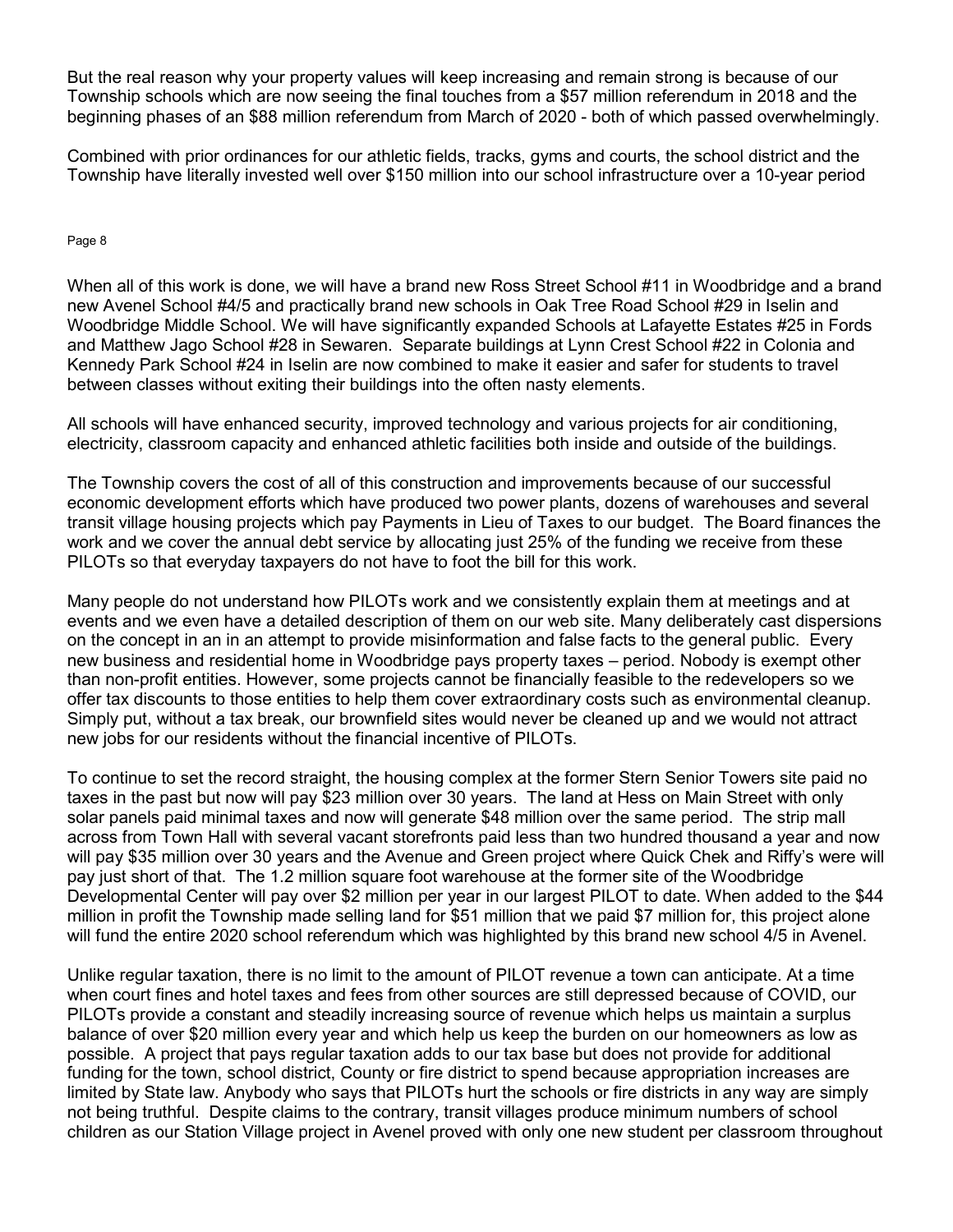our entire school system. Still, Ross Street and Woodbridge Middle School were built with capacity for over 100 students each should the demand materialize.

Naturally there will be cars travelling our roads from these projects, but any impact must account for the traffic that was generated before the buildings were built. Nearly 200 cars per day came to our downtown to park at the Quick Chek site during rush hour and now that lot has apartments filled mostly with train commuters who will not travel during rush hours.

Page 9

Our cooperation with the school district is a joint effort that is simply unmatched anywhere in the State of New Jersey. Our relationship is as strong as ever between the Mayor and Superintendent, between the Township Council and elected Board of Education, and between each of our administrative senior staffs and among our rank-and-file employees and we will continue these strong relationships into the future.

We have mentioned the most public and obvious of our Township Departments and Divisions, but many are equally important though they toil out of the limelight.

People don't interact with the Municipal Court unless they have a ticket and don't speak with the Municipal Clerk's office unless they need a license or permit and don't talk to the Mayor's office staff unless they have a question or concern. They don't see a person when they mail tax and sewer payments in and they watch TV-35 but don't see the crew behind the videos. The phones and web sites are used constantly but nobody sees our Information Technology Division and we have employees in Finance, Purchasing and Personnel that never appear publicly. People read our newsletters and press releases and get valuable information from our web site and social media pages but never meet the people who provide the content in our Communications office. And, by the way, our Township web page is getting a new look for 2022 so stay tuned for the launch later this spring.

All of these employees and many others work incredibly hard for the residents and businesses of Woodbridge and when we say we get 10 compliments for every complaint we are simply not exaggerating.

When towns around us and even the State were closing offices we kept everything open and rotated employees and followed all proper health guidelines like social distancing and mask wearing and continued to serve our residents without a complaint from our rank and file workers.

We cannot be the Best Town Around unless we have the Best Employees Around and we certainly do. We did not mention dozens of people by name like usual but you all know who you are and how much we appreciate you. Thank you to each and every one of you.

As we head into 2022, we will continue our focus on economic development which leads to new jobs for our residents and revenues for our budgets.Main Street in Woodbridge is poised for a fantastic year as new luxury apartment complexes start to open up along with the retail stores and restaurants on street level.

We always said that these housing projects would bring more activity and none were even open yet when Mike Strickland of Port Reading signed a lease on the former bank building on Main Street to bring Strickland's Steak House to the heart of town. He owns the West Shore Inn - which was voted Best Steakhouse on Staten Island - and his plans for our downtown are amazing.

Siwa Thai Restaurant also opened along with the Holy Cow ice cream store. Sharon McAuliffe started renovations on her building on Main Street to bring back the iconic Knot Just Bagels. Shinko Japanese Steakhouse is about to open next to Vito Mazza and the owner of the corner building on Route 35 is about to start a full facelift of that building.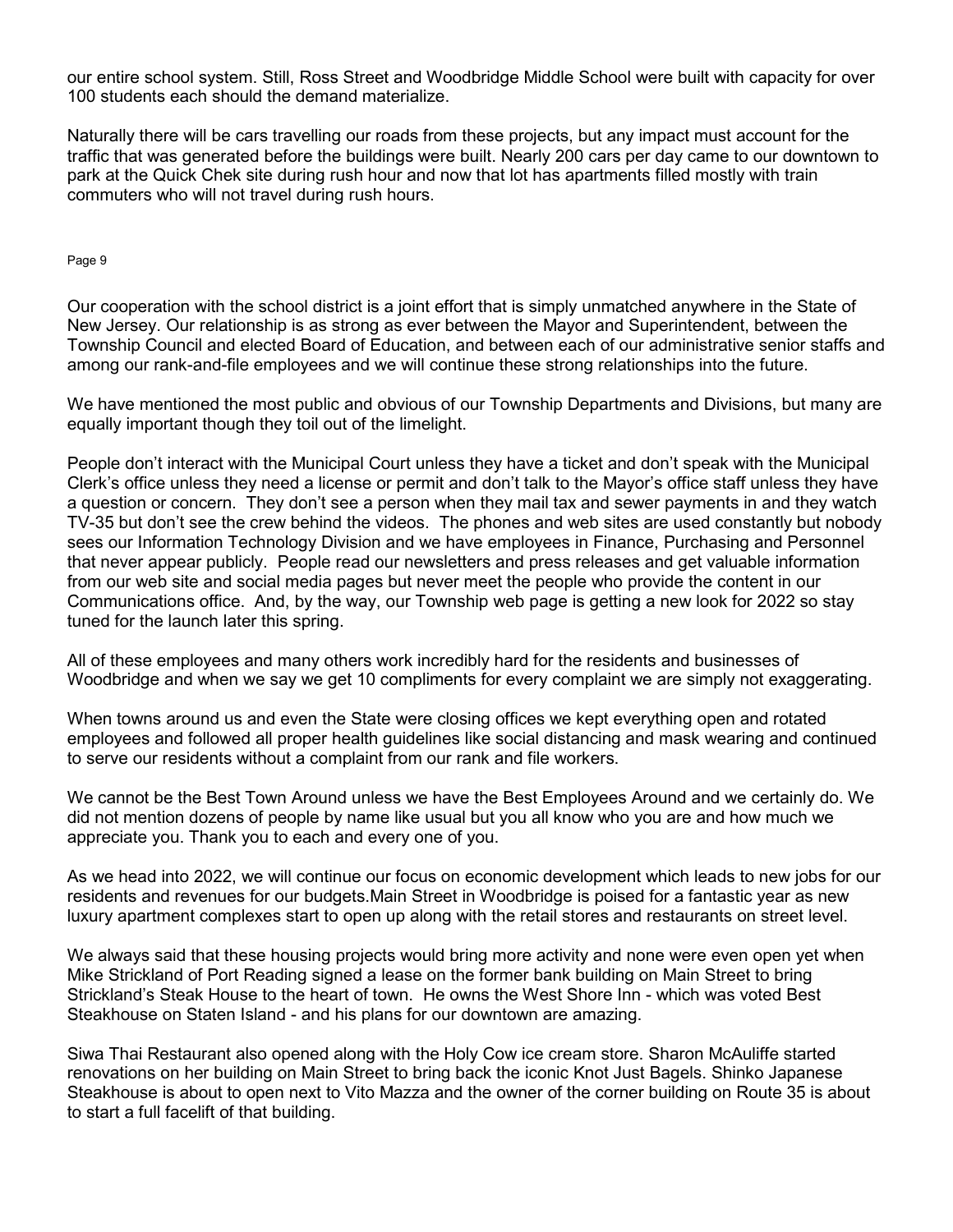The most famous project though, will be the Eric LeGrand Coffee House which is a couple of months from opening at Avenue and Green where Quick Check was. Work has started and the plans are beautiful but you don't have to wait because you can get LeGrand coffee on line.

These Avenue and Green apartments are renting very quickly and will be filled up soon. We have said over and over that the luxury apartments would speed up the enhancement of our downtown on Main Street and it is happening right before our eyes.

Our Woodbridge train station is the focal point of this development and people want to live in Woodbridge because of that accessibility to Jersey City and New York City plus the Jersey shore. Page 10

People also want to work and shop and dine in Woodbridge and the train gets them there. Just ask Dillon Music whose international customers come by plane to Newark Airport and then train to Woodbridge with a two-block walk to his shop.

Another very large multi-million dollar corporation is about to announce the opening of an office on Main Street which is really amazing since the business started in a Township incubator program ten years ago.

The State of New Jersey committed \$9 million toward the intersection improvements at Route 9 and Main Street and for the new traffic light at the intersection of Main Street and the Wegman's shopping complex. The County of Middlesex, which owns Main Street, will be our partner in the project.

The Avenel train station has jump started similar development there. The Station Village complex on Avenel Street and our very own Curtains Restaurant and Avenel Performing Arts Center have spurred new and restaurants like Jersey Pizza Boys, Feed Ya Soul, Barros BBQ and renovated businesses like Rocco's and Sorrento's pizzerias.

Route One in Avenel has seen remarkable progress with the Orthopaedic offices of Dr. Kenneth Swan plus White Oak Dental & Orthodontics with more to come. The former Bud's Hut site will now house Bubbakoo's Burritos and Smoothie King in buildings that were built on spec knowing it was only a matter of time before tenants were signed. A national hotel chain called Cambria is replacing the City Motel and the decrepit bar in front of it as one by one the unsightly structures are eliminated making Route One vibrant again.

We are working hard to replace a junkyard off S. Inman Avenue with another warehouse which will eliminate another eyesore from our landscape.

We are adding downtown shopper and diner parking with the purchase of one lot and agreement to purchase another on New Brunswick Avenue in downtown Fords.

We have an agreement with the First Presbyterian Church of Iselin to expand their parking lot with more spaces for downtown Oak Tree Road and Green Street.

Middlesex County is focusing on both of those County roads along with Inman Avenue in Colonia for more improvements and we are working on re-opening the Henry Inman Library branch in Colonia which was severely damaged during IDA.

This year we expect to push hard for our Woodbridge Waterfront project in Keasbey where dozens of acres of land were cleaned-up though it is likely that the project will take us into 2023. It will include restored wetlands with fishing, boating and hiking opportunities with a public natural habitat featuring hundreds of species of wildlife. Federal Business Centers has been a terrific partner with us on this project.

We are cleaning up two sites on Port Reading Avenue to allow for more parking which will take cars off residential streets. We are also working to provide additional affordable senior housing in downtown Fords and elsewhere.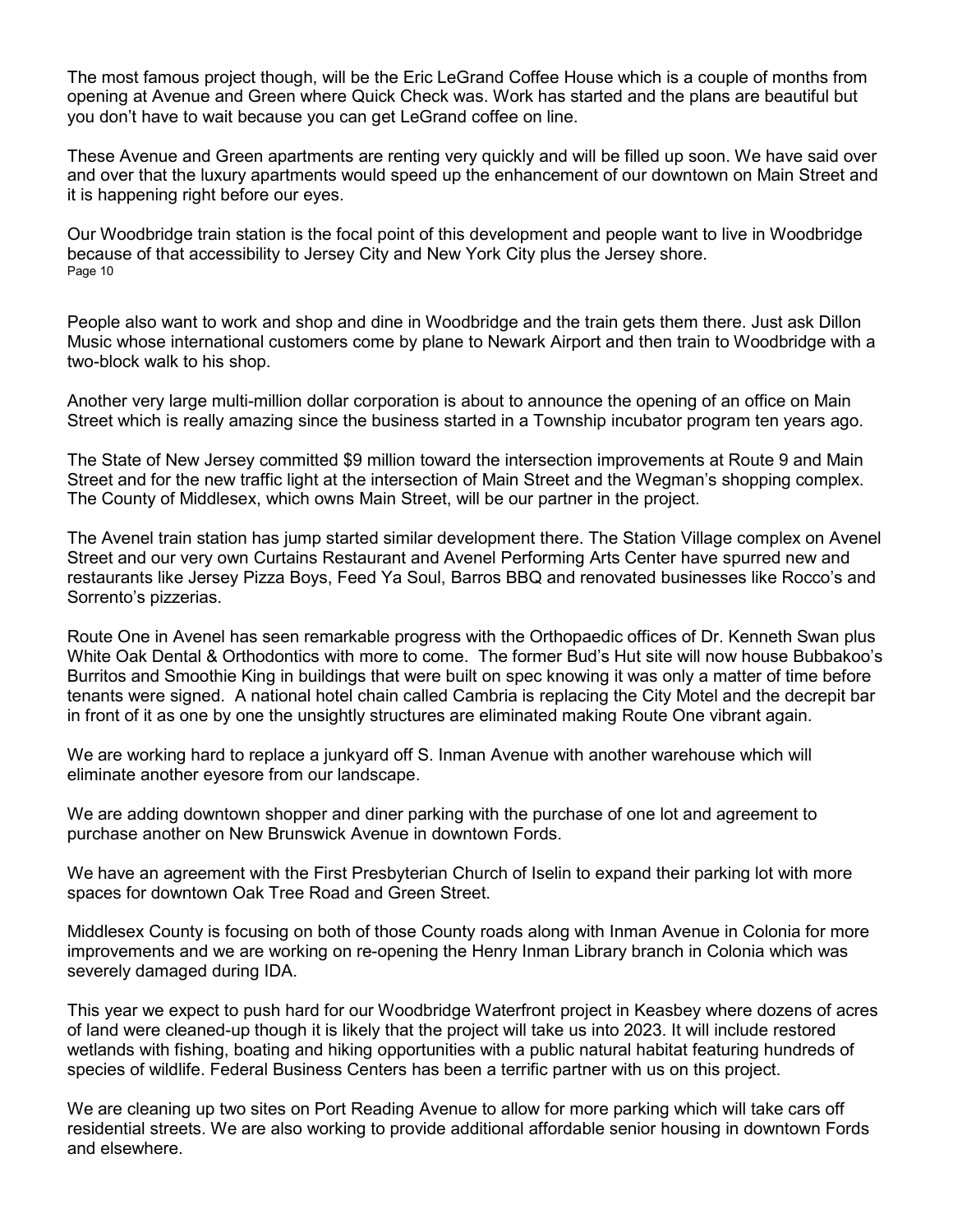All Township housing projects allocate 15% of their apartments to affordable housing tenants which in many cases are our children entering the work force after graduating high school or college until they are settled in their employment.

We are still hoping to follow up on the very successful Our House program at the Cypress Recreation Center in Port Reading with another at the site of the Mount Carmel Church community building on Route 35. That program has been simply amazing as two dozen special needs adults have a daily place to go to learn life skills, enjoy recreational opportunities and train for jobs that they are transported to. Our waiting list for new placements proves the need for an additional facility.

#### Page 11

Speaking of Cypress, another property we received for free in a donation from the Hess Corporation, we are planning the second phase of that project on the other side of Port Reading Avenue which will have a new soccer field, two new street hockey courts, a spray park and other amenities. This project as a whole will allow nearby freight trains to proceed straight into rail yards instead of idling behind homes in Port Reading and Sewaren.

Cypress One has been incredibly successful with a level playing turf field for our special needs students to play softball, baseball and soccer with a track, volleyball courts and pickle ball courts. The craze of pickle ball is sweeping the area and we are constantly asked to build more courts. We have a location in mind and are working out details for a 10 court complex in town which we hope to announce soon.

We are working on a curb and sidewalk program whereby the Township will procure contractors through a competitive bidding process to save homeowners the trouble of doing so and to get better pricing then can be obtained individually. Because contractors are doing multiple projects there would be a group performance bond so homeowners would not have to provide one individually saving additional funds.

We are also working on providing a continuum of care facility in Woodbridge in a site that will be announced soon. This will include independent living, assisted living and a small memory care component. The complex will include many amenities for health care, recreation and dining and represents the future of senior living where our residents can age in place in a spectacular environment.

We recognized very early during the pandemic that food shortages would be a critical issue for our residents. We Feed Woodbridge supported our 11 food pantries which went from serving 600 families to 1,400 during Covid.

With the help of so many people the We Feed Woodbridge program collected \$333,000 in cash donations and nearly 50,000 pounds of food since the pandemic started. Our Have a Heart Food Drive – which just got underway this year - added nearly \$100,000 and 32,000 pounds of food last year. People in Woodbridge Township are so incredibly generous when it comes to helping others.

In another joint effort with our Board of Education, we are designing improvements to our Public Works building to accommodate their mechanic operation since their lease is only month-to-month in their facility and we can once again save taxpayer dollars by sharing our operations.

This building will also have solar panels to power the facility and excess power will stay in stored batteries to be used on-site in the future in a unique approval from the State Board of Public Utilities. Soon the building will house three state-of-the-art fully electric sanitation vehicles through additional grant funding.

We are also collaborating on major security improvements to both school and municipal buildings in another cost-saving joint venture that will make all facilities safer.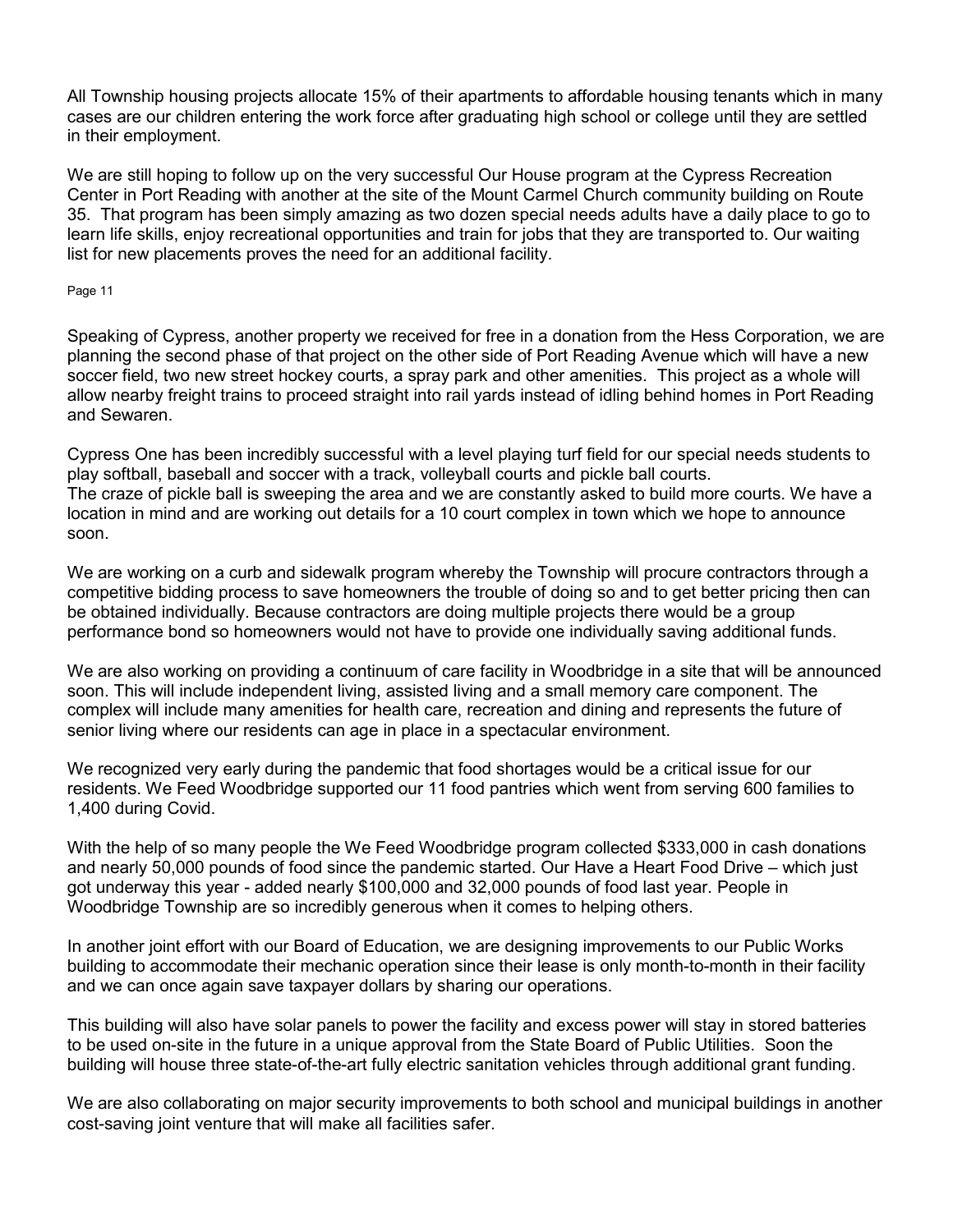In a truly unique service we are planning on using a grant from a redeveloper to purchase a Mobile Health Unit which will be a 24-foot vehicle stocked with all the appropriate supplies and equipment to travel around town and bring health care access to those who otherwise would have none.

We expect to visit schools, senior centers, senior housing projects and attend parades, concerts, and other Township events to really help our underprivileged community get access to proper health care. This is another of the services we provide that truly make Woodbridge Township stand out among our peers.

We are already lining up acts for our terrific Summer Concert Series and this year we plan to add six jazz shows to our mix of rock-and-roll and country groups from Woodbridge and all over the area.

Page 12

Our concert field on Board of Education property behind Woodbridge High School and our Health Center will be named after Joseph R. Lewis, the first Woodbridge police officer in our history to lose his life in the line of duty way back in 1933. Our Woodbridge History Museum has bids out for the interior fit-out and we hope to have that open before the year is out.

So much of our success as a Township is tied to the State of New Jersey and our Legislative delegation of Senator Joe Vitale, Assemblyman and Speaker Craig Coughlin and Assemblywoman Yvonne Lopez have been outstanding in advocating for us. They not only provide us with millions of dollars in annual grant funding for our many projects but they work with us to make sure State legislation has a positive impact on our operations.

Similarly, the Commissioners on our Middlesex County Board are always providing financial assistance to us including last year for our Main Street and Route 9 project and our marina. The County is aggressively marketing itself as a destination location and that can only serve to benefit Woodbridge Township.

We congratulate the leadership of Commissioner Director Ron Rios and the stewardship of our very own Charlie Kenny who always keeps his eye out for things which help his hometown of Woodbridge.

The members of our Township Council have been partners with our administration for many years and their overwhelming re-election victories every two years prove that our residents appreciate the job they are doing. Each advocates for their own Ward or for causes and issues that they are personally passionate about and they work together as a team and help each other out.

Nowhere was this more evident than last year when everyone chipped in to help Councilwoman Nancy Drumm. Although Nancy kept up with emails and calls, the help of her Council colleagues in advancing her agenda was greatly appreciated by her.

Congratulations to Second Ward Councilman Howie Bauer on your ascension to the Council President seat and to fellow Ward Councilpersons Cory Spillar in the Third, Viru Patel in the Fourth and Debbie Meehan in the Fifth on your successful re-elections.

Thank you to Councilman-at-Large Brian Small for your successful year as Council President last year and to your running mates Greg Ficarra, our new Council Vice President, along with Kyle Anderson and Lizbeth DeJesus. Let's do it again.

I mentioned Sharon McAuliffe earlier as the owner of Knot Just Bagels but I now am very pleased to reintroduce her as First Ward Councilwoman Sharon McAuliffe and welcome her to our government team. Sharon needs no introduction to most of you as a long-time resident, businesswoman, Chamber of Commerce member and best friend to our good friend Nancy Drumm.